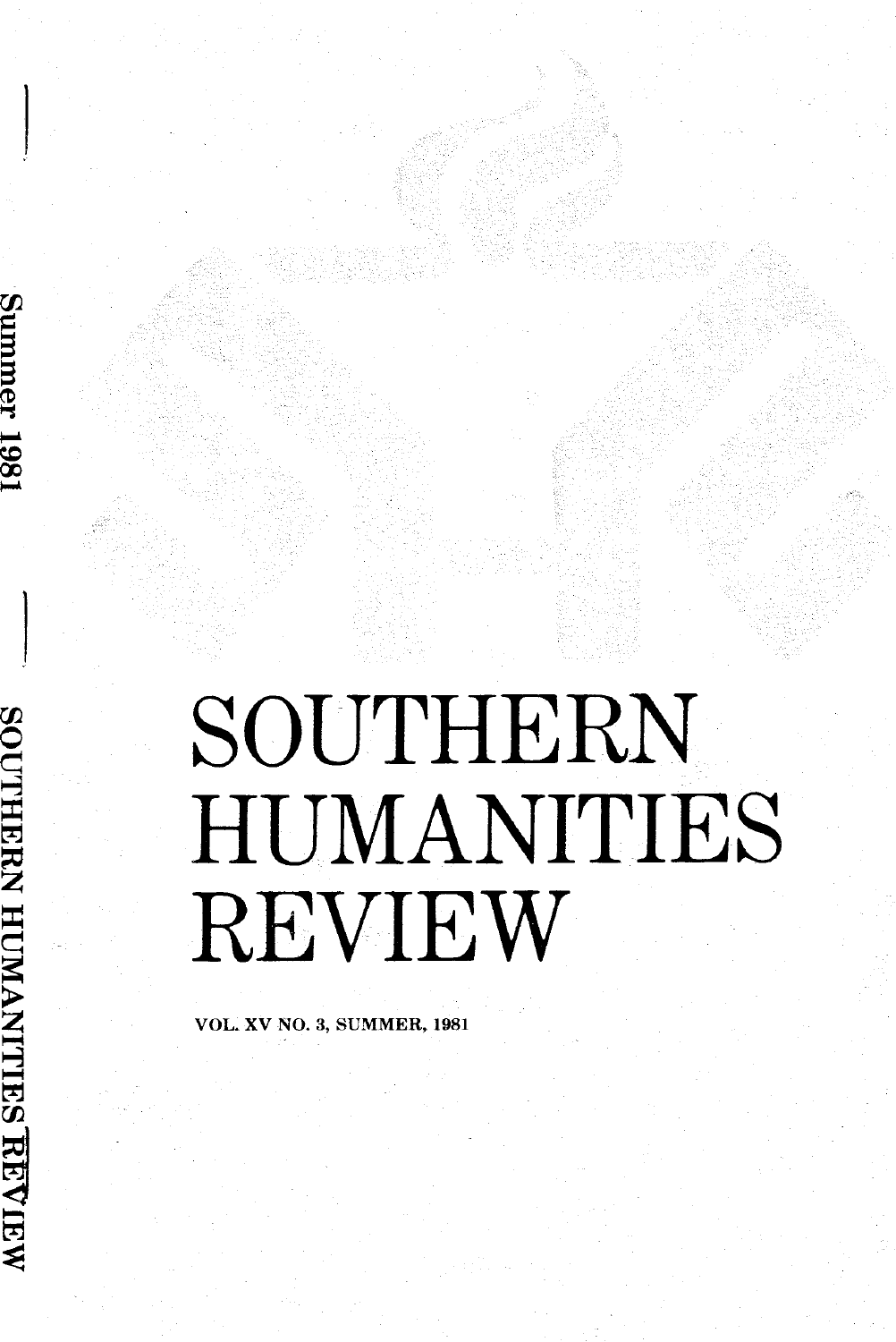# Between The Acts: THE DEMIURGE MADE FLESH

# By Harold Fromm

After the misdirections of The Waves and The Years, with their Procrustean engineering—the former dessicated by its relentless grid of "vision" and the latter suffocated by its overplus of "fact"—it is a revelation of Virginia Woolf's real strengths that *Between the Acts* should emerge with such brilliant conviction, sweeping the reader along in its vortices. For in Between the Acts, despite Leonard Woolfs misleading warning about the novel's "unfinished" quality, what Virginia Woolf sought so desperately to achieve in the two earlier assays—to "explain" the intensity of the moment in terms of time and eternity, the individual and the race, and similar antinomies—has here been remarkably accomplished. The scope of  $To$  the Lighthouse was more limited and therefore easier to encompass, but it produced Woolfs first complete success, avoiding the fragmentation, shifting tones and unevenly weighted sectionalization of  $Mrs$ . Dalloway. In To the Lighthouse, the author asks: What is that jar on the nerves before it becomes something? And she answers: The "idea" of the novel itself, the vision that Lily Briscoe finally has at the end, these are that jar on the nerves, and the reader experiences it as the particular intensity of reading that novel, an extended metaphor which recreates the original "jar" that produced it. But in The Waves, the author asks more desperately: "'Like' and 'like' and 'like'—but what is the thing that lies beneath the semblance of the thing?"l The novel is unable to answer this question, even by offering itself as a metaphorical answer. Instead, Bernard raves on. The jar on the nerves has not been caught. Instead of To the Lighthouse's musically pleasing resolution, in which the work of art is the answer to the question it poses, we encounter frustration: our own, Bernard's, the author's. Again, The Years asks, pathetically, Is there some pattern behind the flux? The answer is clearly, No.

Between the Acts does not suffer from these problems. The jar on the nerves has again been sought, but whereas in To the Lighthouse that jar involved an intense awareness of one's own ecstatic aliveness and sentience, in Between the Acts the point of view has shifted: that jar is not the subject's sense of his own vitality, it is the force of the object, it is process, system itself—materiality. The complex system of process, made up of the innumerable particulars of existence, is reality. That is, appearance itself is reality.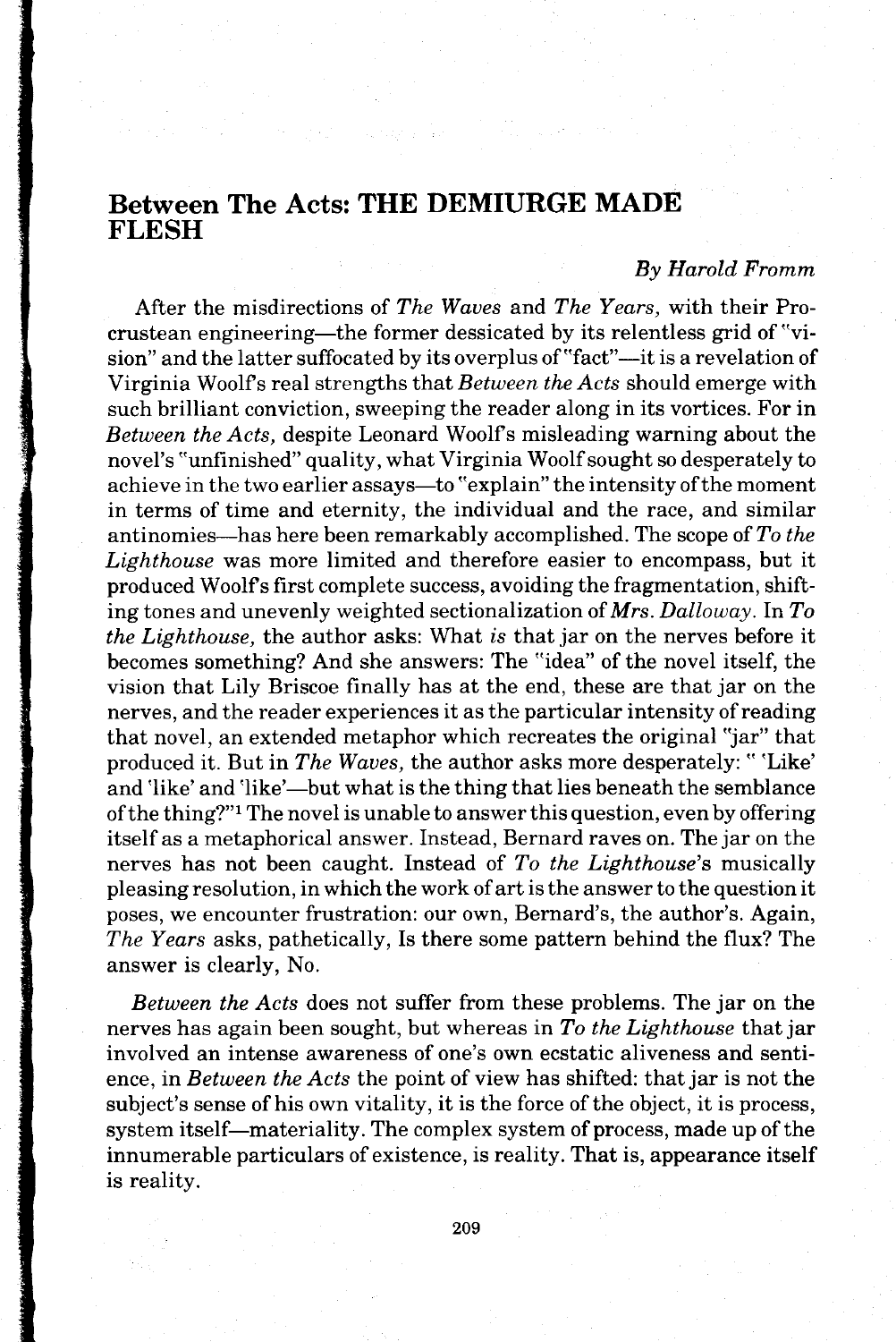This view of totality as reality, of the All as Prime Matter, is reality as constituted through objects rather than subjects. In Mrs. Dalloway and  $To$ the Lighthouse, "being" (as that force which animates "becoming") is focused upon as reality, and that "being" is associated by the novelist with the creative cognitions of the subject. Clarissa's vitality, Mrs. Ramsay's sympathy, are instances of that "being," that demiurge, which produces a world, a world constituted by the cognizing subject. In the last three novels, however, but successfully only in Between the Acts, "becoming" is the reality: the multiple forms of existent things. Measured against The Waves and The Years, this last novel would appear to have accomplished its ends very adequately indeed. Of all the earlier works, only To the Lighthouse achieves such a degree of organic realization. But in keeping with its "objective" point of view, Between the Acts focuses much more on the seen and the spoken, on the externalized, than on the interior. The stream of consciousness, so central from Jacob's Room through The Waves, is held to a minimum, reserved mainly for the "interior" characters, Isa and Lucy. Like Mrs. Dalloway, Between the Acts is for life, for sheer vitality, for plenitude, but whereas in the earlier work "life" is seen as a psychological function of Clarissa, as ecstasy and private illumination (Why has not someone turned its final scenes into an opera, like Strauss's Capriccio?), as what I have called the creative cognition of the subject, in this last work life is seen as spectacle, as public events, as a fullness of created forms perpetuating themselves through their own vitality. Life is not here the perceiver, but the perceived, and the perceiver is himself an object of perception. A forecast of this shift in focus is seen in the often quoted passage on The Years (then called The Pargiters) from the diary entry of November 2, 1932:

What has happened of course is that after abstaining from the novel of fact all these<br>years—since 1919—and N. & D. is dead—I find myself infinitely delighting in facts for a change, and in possession of quantities beyond counting: though I feel now and then the<br>tug to vision, but resist it. This is the true line, I am sure, after *The Waves—The*  $Pargiters$ —this is what leads naturally on to the next stages—the essay-novel.

This resisting of vision, as it turned out, was not such a good idea, but in Between the Acts Virginia Woolf was able to fuse a very well disciplined and checked "vision" with a "novel of fact," and the result is a world of fact or becoming, animated by vision or being. It was just this animation, this inner vitality, that The Years so sadly lacked.

The great complexity of Between the Acts does not, however, prevent us from seeing that its structure, far from being unique, bears considerable resemblance to that of The Waves: concurrent streams, running their own independent courses, but nevertheless interacting through the counterpoint of the novelist's presentation. But the problems of this counterpointing, so mechanical inThe Waues that the reader is always too conscious of being worked upon, too sensible of artifice, too aware of the puppeteer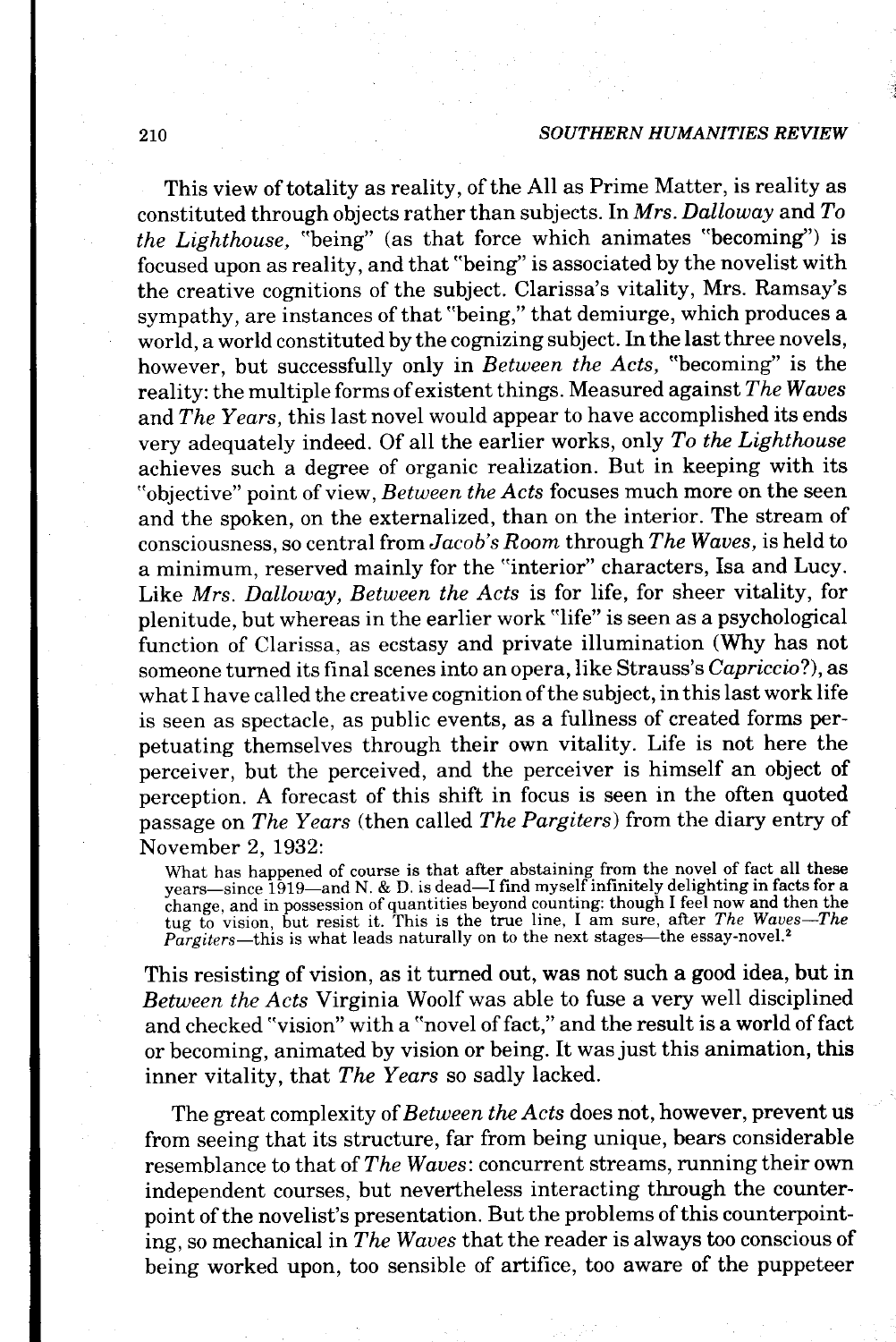pulling the strings, now of "world," now of "psyche"—these problems have effectively been eliminated. Not only has the author, with startling virtuosity, engineered a complex simultaneity, she has contrived to maintain the integrity of the distinct currents while blending and blurring them into each other. Instead of the cold alternation of world and psyche that we found in The Waues, the author is now able to keep everything going at once. Even the most clear-cut of these currents, the pageant, is not starkly separated from the others but threads its way through them, interrupted by its associations with people, animals, history and world. The structure represents, in its very execution, what can plausibly be taken as the novel's central awareness: that everything plays its part in one vast, stupendous whole.<sup>3</sup>

As for the nature of these currents, we find a wider range of characters in Between the Acts than we are accustomed to find in Woolf's novels. These characters, admittedly, are not completely unfamiliar, but the variety and scope are greater, ranging from the townsfolk, at one end, through Mrs. Manresa and Giles, to Dodge, Isa and Lucy at the other end. These townsfolk, the villagers who weave in and out during the pageant like the peasants in Eliot's Murder inthe Cathedral, are the indistinguished actors of the eternal recurrence, the background against which the more individualized characters act. They are only a bit less primordial than the rhododendrons that once inhabited Piccadilly, of which Lucy has a recurrent vision. Mrs. Manresa, the wild child of nature, is alone unashamed when the mirrors are turned upon the audience at the end of the pageant. For a moment she restores Bart Oliver to youth, she flirts with Giles, and she is quite at home with Dodge. She is the unpretentious, spontaneous spokeswoman for the "natural man." Giles, more a part of repressive civilization, a stockbroker, is also a sensual person, a heroic type who gets blood on his shoes while stomping a snake. He serves as a bridge between nature and socialized man. Bart Oliver is Reason, with its wit, its insight, and its limitations, making fun of his superstitious sister. Dodge is a would-be artist, seemingly ineffectual and, as homosexual, caught between the more positive worlds of the nature and the mind characters. Isa is a dreamy romantic spouting impressionistic verse, torn between the roles of wife and would-be liberated woman. And if there are main characters, they are the two women at the "mind" end of this spectrum of personages: Miss La Trobe and Lucy: Art and Intuition. Miss La Trobe is the alienated artist figure, "apart from her kind,"<sup>4</sup> outside of conventional society, probably lesbian, and, like Bernard of The Waves, trying to encompass life in art while realizing that no final statement is possible. "But what had she given? A cloud that melted into the other clouds on the horizon. It was in the giving that the triumph was. And the triumph fades" (209).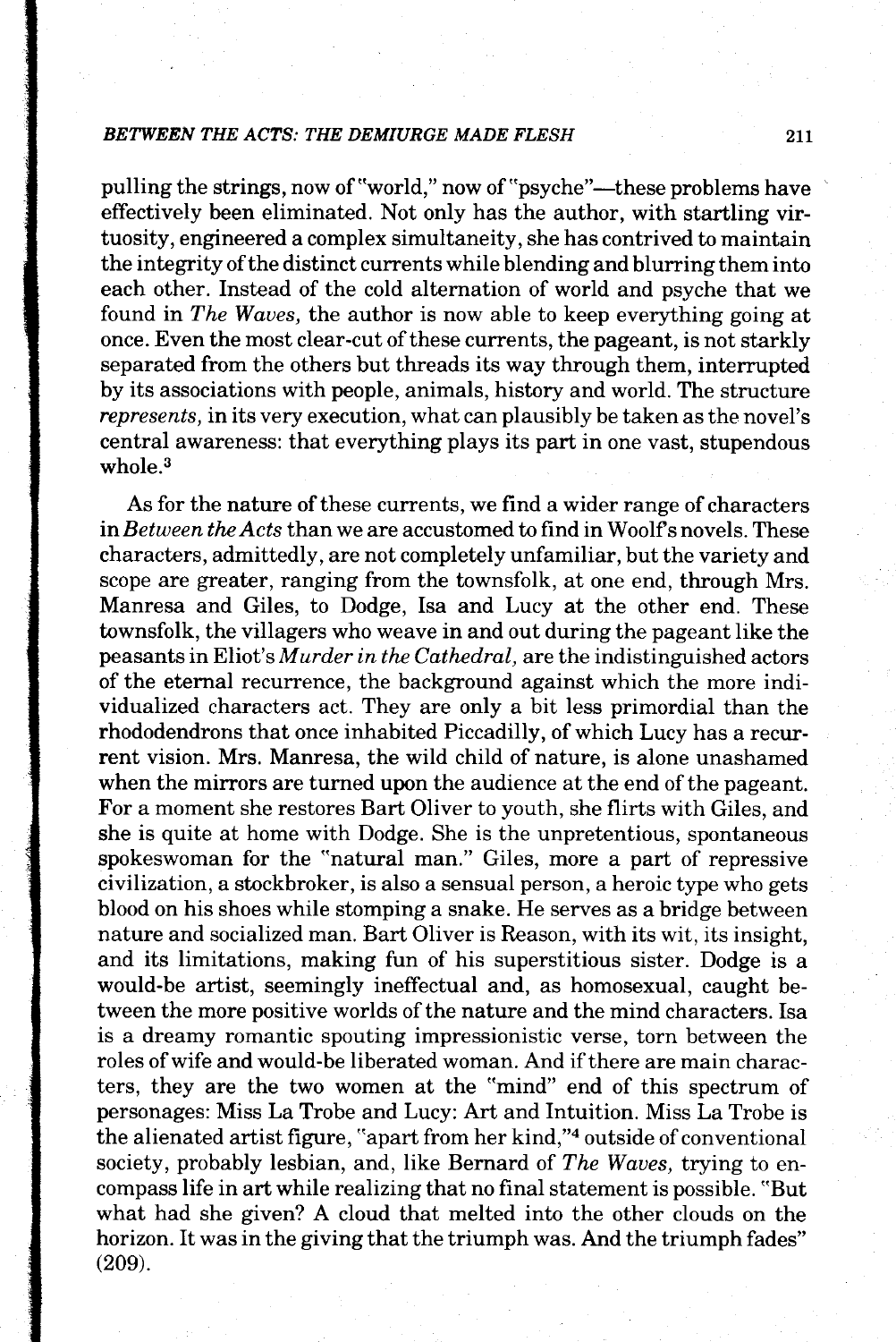#### 212 SOUTHERN HUMANITIES REVIEW

The most interesting character and the one coming closest to speaking for a novel that has no spokesman, is Lucy. Lucy is Faith or Intuition. It is she who has the most comprehensive and cosmic vision. She is in touch with the past through her "Outline of History," and she is in touch with all of the present world as well as the world of eternity. "Mrs. Swithin caressed her cross. . . . Sheep, cows, grass, trees, ourselves-all are one. If discordant, producing harmony--if not to us, to a gigantic ear attached to a gigantic head. And thus-she was smiling benignly-the agony of the particular sheep, cow, or human being is necessary; and so,—she was beaming seraphically at the gilt vane in the distance-we reach the conclusion that  $all$  is harmony, could we hear it" (175). It is not the case that virginia woolf has here regressed to some sort of simplistic Miltonic arcadian Christianity. For despite the amusing tone (Woolf as a modern is taking no chances, and her husband may make her a bit nervous), Lucy's faith, albeit christian and "batty," is an "objective" version of Mrs. Dalloway's "subjective" vision on the bus on Shaftesbury Avenue.

Lucy's encompassing vision is not, to use a convenient phrase, of the world as Will but of the world as Idea. Sheep, cows, grass, trees, ourselves-all are one, that is, a projection onto an "objective" screen of the reality seen years earlier as Mrs. Dalloway's ego: "But she said, sitting on the bus going up shaftesbury Avenue, she felt herself everywhere; not 'here, here, here'; and she tapped the back of the seat; but everywhere."5 It is Lucy who completes the spectrum of the novel's somewhat allegorical characters: nature, society, reason, art, faith. Faith is ecstasy, the ecstasy arising from the awareness that the world of appearances constitutes reality. No wonder Old Flimsy seems a bit dotty, transcending as she does the antinomy of appearance vs. reality.

This multiplicity of characters---one of the major streams or currents in the novel-appears against a background of time or change. Lucy's reflections upon the "outline of History," the history of English literature and of England itself as seen in Miss La Trobe's play, the portraits in Pointz Hall from earlier centuries, the new bungalows, motorcars and movies that invade the peaceful rural village, the changes in the weather during the performance of the play: all of these signs of change culminate in the final scene of the novel when the family are gathered back in their house:

The clock ticked. The house gave little cracks as if it were very brittle, very dry. Isa's hand on the window felt suddenly cold. Shadow had obliterated the garden. Roses had withdrawn for the night. . . .

"This year, last year, next year, never," Isa murmured (217).

What characterizes change is ceaseless activity and the assumption of new forms by old things. Piccadilly is changed from rhododendrons to the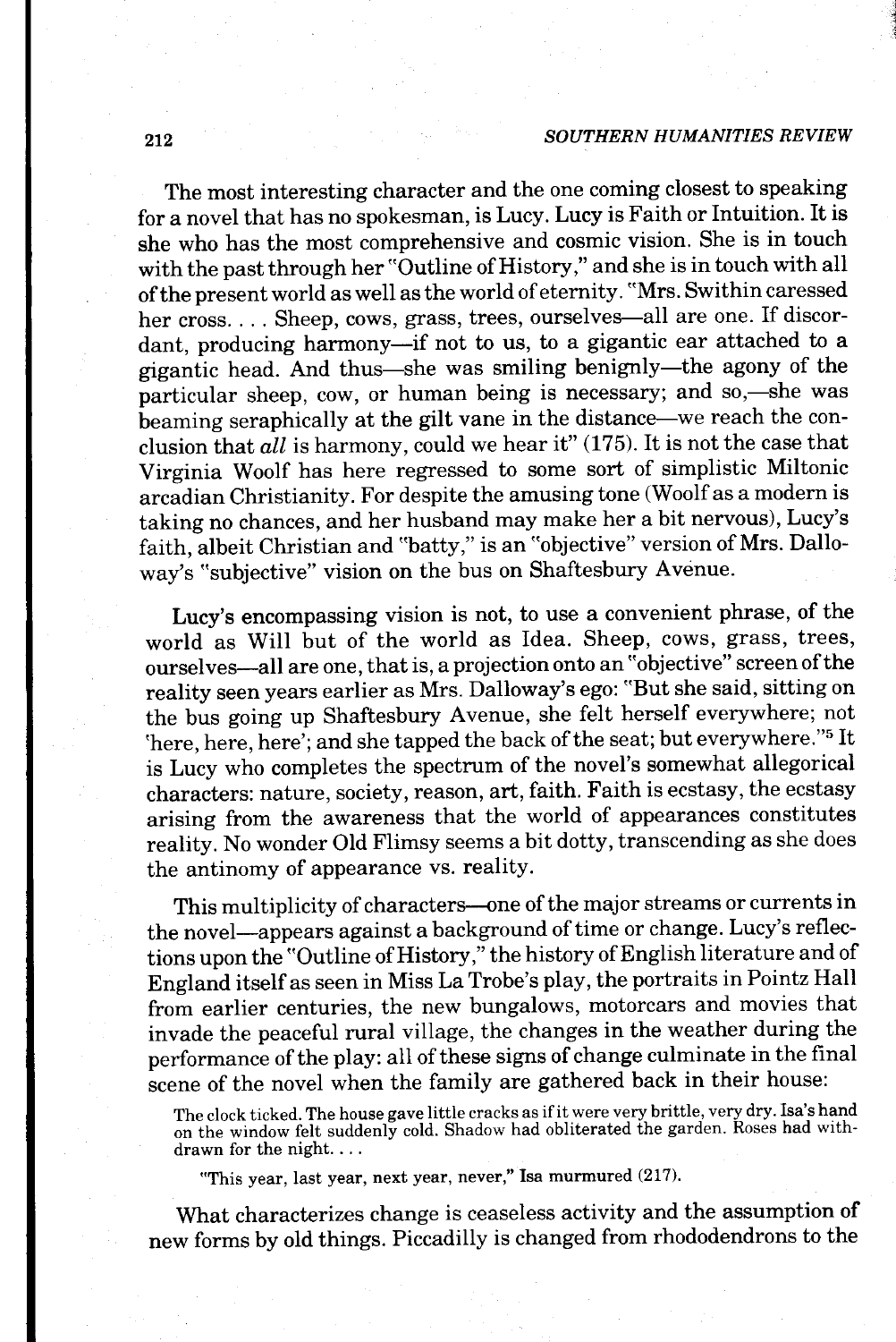heart of a metropolis, the chapel of Pointz Hall "had become a larder, changing, like the cat's name, as religion changed" (32). And as religion changed, the church lost its vision and had to be "illuminated" by means of the funds collected at the pageant to provide electric lights. The audience at the pageant includes the multiplicity of human life, changing while remaining the same. "Some were old; some were in the prime of life. There were children among them." Besides the old timers, "there were newcomers, the Manresas, bringing the old houses up to date, adding bathrooms"  $(74)$ . The audience, after all, is mankind.

And when the starlings attack a tree, "The tree became a rhapsody, a quivering cacophany, awhizz and vibrant rapture, branches, leaves, birds syllabling discordantly life, life, life, without measure, without stop devouring the tree" (209). While the family sits in the house, "There in that hollow of the sun-baked field were congregated the grasshopper, the ant, and the beetle, rolling pebbles of sun-baked earth through the glistening stubble. In that rosy corner of the sun-baked field Bartholomew, Giles and Lucy polished and nibbled and broke off crumbs. Isa watched them" (216). Change, and the multiple forms of life, are intimately connected, and in front of our very eyes the immanent history of the major characters reveals their identification with insects and primitive forms of life. And the clock ticked, like the waves beating against the shore.

Behind all of this change, however, there is stability, or perhaps more properly, there is also stability, for stability is not to be taken as an ultimate reality in contradistinction to appearance and change. Stability itselfis another appearance: Pointz Hall had been around for centuries, the barn, "the Noble Barn," was over seven hundred years old, the villagers remained the same, "digging and delving," and "the earth is always the same, summer and winter and spring" (125). And we ourselves, "'D'you think people change? Their clothes, of course. . . . But I mean ourselves. . . . Clearing out a cupboard, I found my father's old top hat.... But ourselves-do we change?" " (120-1).

Nature, emotions, society, reason, faith; past, present, future; time, change, eternity: all these are accepted in their own terms in Between the Acts, but beyond all of them and reconciling and focusing all of their rays is Art. It is Art that is given the center of the stage, for the play and what takes place during its intermissions form the substance of the novel. Within the play can be seen the same elements that appear in the world between the acts. The review of English literature is a review of history, a review of manners and a pageant of change. Art both *provides* stability and reflects what is permanent amidst change. The costumes, for example, are made up of trivial and transitory items from daily life: "her cape was made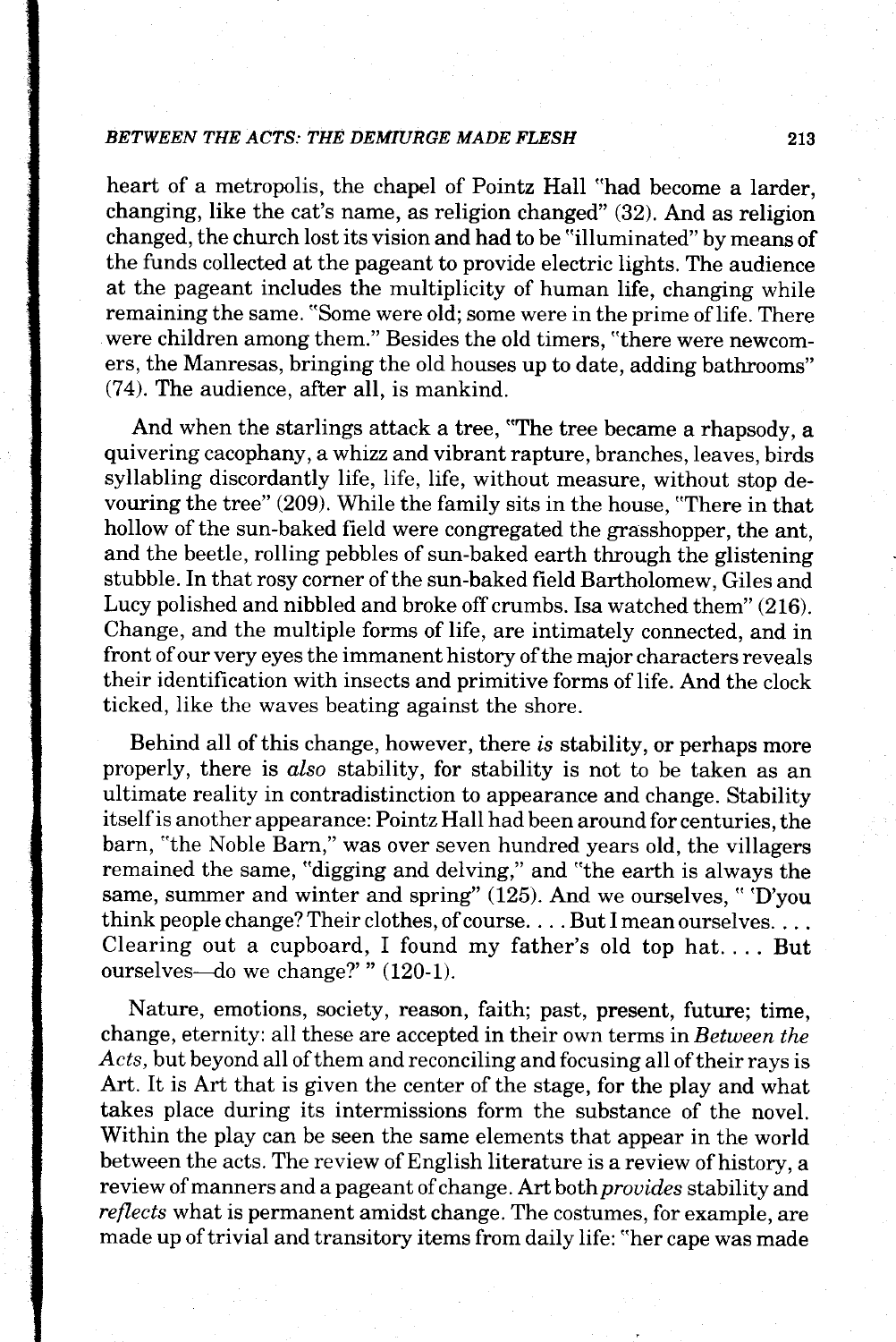#### SOUTHERN HUMANITIES REVIEW

of cloth of silver-in fact swabs used to scour saucepans" (83). But trivial items are used as signs and symbols of permanent values (just as everyday words become the materials of exalted poems).

Art reveals the valued in the unvalued, the enduring in the fleeting: " Td no notion we looked so nice,' Mrs. Swithin whispered to William. Hadn't she? The children; the pilgrims; behind the pilgrims the trees, and behind them the fields-the beauty of the visible world took his breath away. Tick, tick, tick the machine continued" (82). Through the illusions of art, the mundane becomes the beautiful, the much-loved earth becomes more lovely. All of the townspeople are transformed by their roles in the play, like the swabs and dishcloths they wear, and Lucy says to Miss La Trobe: "'But you've made me feel I could have played . . . Cleopatra!'" which Miss La Trobe understands to mean "You've stirred in me my unacted part'" (153). Lucy, with her intimations of immortality, her kinship with the frsh in the fishpond, senses intuitively through the pageant the mysteries of being and becoming, appearance and reality, the latency of everything in everything. The audience,less aware than she, is caught nonetheless in the spell of the performance, with their own sense of immortality and their own insight into the unity of all things. A chattering and disjolnted body of people, they are brought together into unity and into a new entity at the play.

Art focuses diversity into unity in the "objective" world as ego focuses the elements of personality into "personhood" in the "subjective" world. As the illusion of the performance takes over, "Miss La Trobe watched them sink down peacefully into the nursery rhyme. She watched them fold their hands and compose their faces" (122). And when the illusion fails or when the intermissions arrive, unity ceases and the audience is dispersed. "Dispersed are we" (95), the gramophone chants, as the audience breaks up. indeed, the gramophone appears in this novel as the archetype of the methods of art: a chufling noise in the bushes, purely mechanical, which creates a new reality out of its mundane machinery, like cloth of silver out of swabs. Recalling to the reader's mind the famous string quintet in Huxley's Antic Hay-horsehairs scraping against catgut and producing Mozart-the needle of the gramophone chuffs the audience into eternity. If reality is the focusing of diversity into unity by acts of perception, then anything can indeed be anything. Art performs this focusing with even greater order and intensity than mundane acts of perception and cognition.

The responses of the audience to the play are as varied as man's responses to the universe, each response an aspect of reality. But Lucy's view that there never were such creatures as Victorians-that it is dress that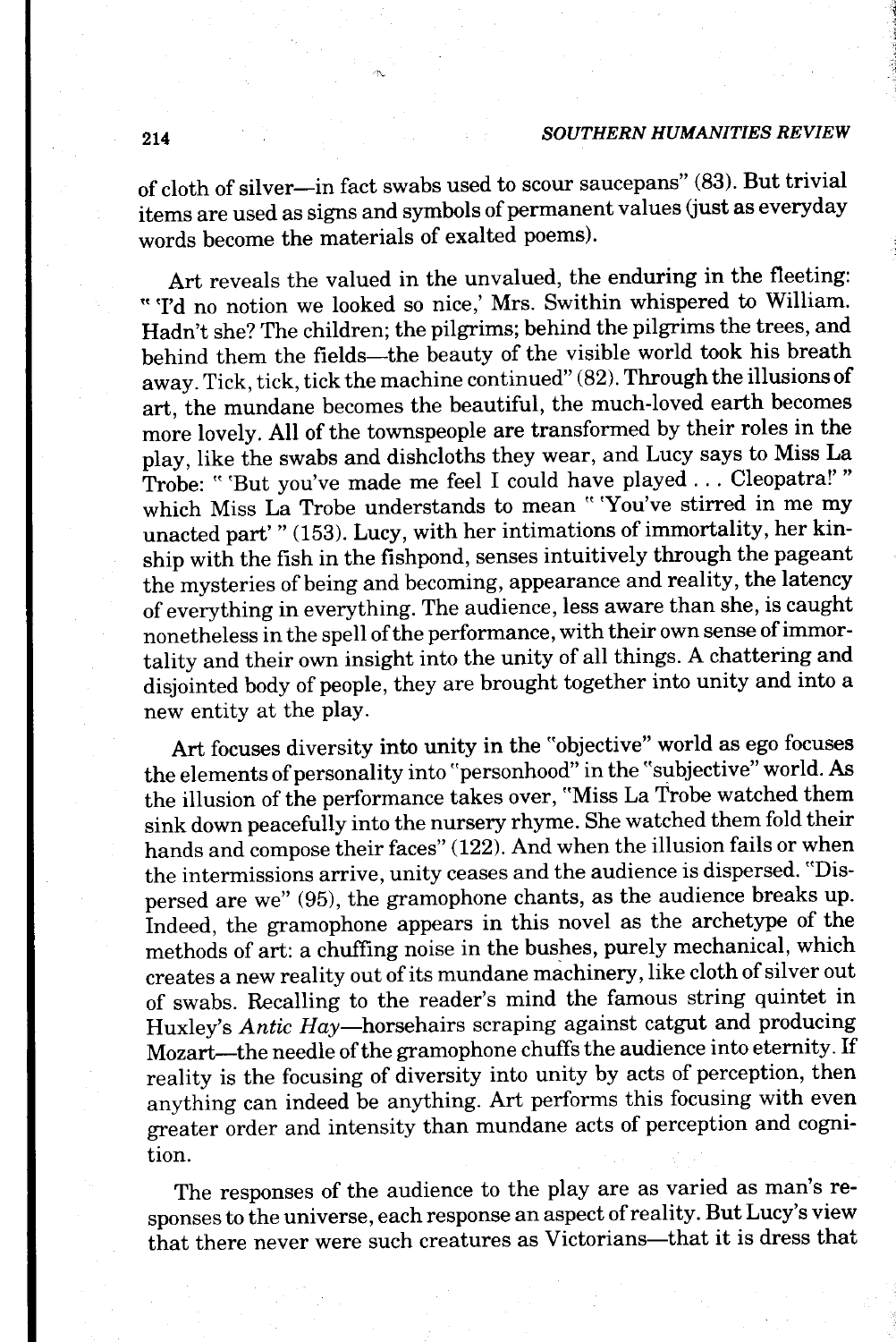changes-is one of the profounder interpretations of the play, although the novel necessarily refrains from taking a stand. when the modern age takes its turn upon the stage, Miss La Trobe holds up mirrors to the audience, but their bafflement makes it clear to her that disorganized reality is too strong, that mankind cannot bear very much of it. without the conventions, whether of life or art, which establish perspectives, there is chaos, not insight (except for the artist, perhaps). "All shifted, preened, minced; hands were raised, legs shifted. Even Bart, even Lucy, turned away. All evaded or shaded themselves-save Mrs. Manresa.... Alone she preserved unashamed her identity, and faced without blinking herself"  $(186)$ .

What finally is the meaning of the play? "'Did you understand the meaning? Well, he said she meant we all act all parts. . . . He said, too, if I caught his meaning, Nature takes part. . . . Then there was the idiot'"  $(197)$ . The clergyman, Mr. Streatfield, observing the same townspeople playing the various roles in the pageant from act to act, concludes: "We act different parts; but are the same' " (192). Although the final meaning of the play is left in dispute, the achievement of art is not:

Like quicksilver sliding, filings magnetized, the distracted united. The tune began; the first note meant a second; the second a third. Then down beneath a force was born in opposition; then another. On different levels th went forward; flower gathering some on the surface; others descending to wrestle with the meaning; but all comprehending; all enlisted. The whole population of the mind's im-<br>measurable profundity came flocking; from the u crevasses; they crashed; solved; united. And some relaxed their fingers; and others crossed their legs  $(189)$ .

The combination of the audience, the play and the cows mooing in the background leaves us with the impression of one vast panharmonic symphony in which everything and everybody plays a part. Art accomplishes for the social universe what organic Nature accomplishes for the cosmic.

A considerable distance has been traversed from The Waves to Between the Acts. In The Waues, Virginia Woolf went as far as she could go in her explorations of the psyche. The outside world had contracted into a regular and mechanical backdrop to the introspections of her characters who, willy-nilly, were a part of the backdrop and thus partially "objective," that is, phenomena. After The Waves, the author wanted to return to the public world, to "fact," as she called it, and away from "vision." This produced  $The$ Years, a novel with plenty of fact but not enough soul to hold it all together. What is missing in The Years is indeed the unifying power of art. Between the Acts, however, celebrates a public world held together by mind. The constantly shifting shapes of raw materials of the universe (and everything is simultaneously raw material and finished product) are here seen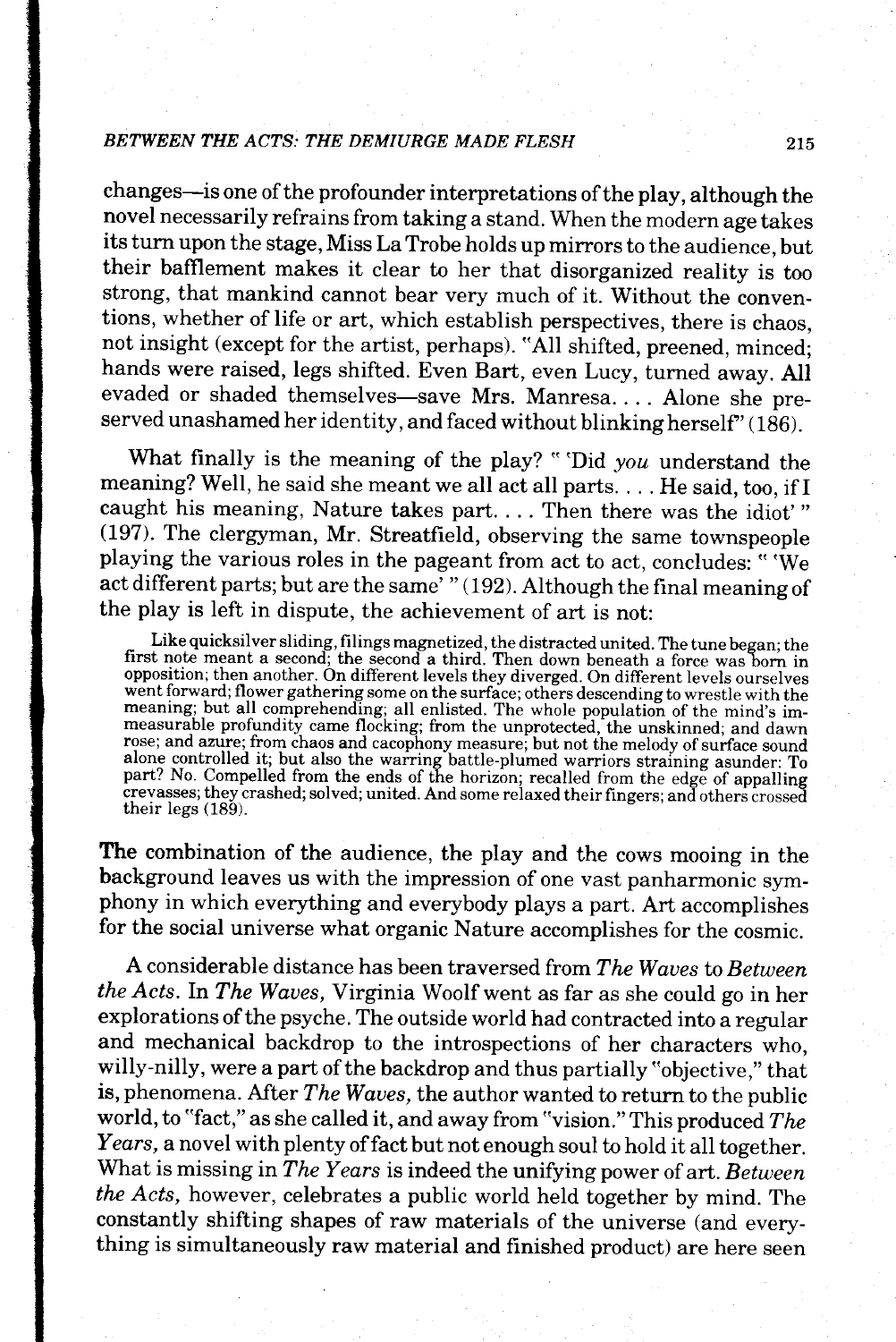#### 216 SOUTHERN HUMANITIES REVIEW

as ordered by Point of View, as indeed being made into what they are by the individual ego, the social ego, and of course by art. But everything is "real." There is no conflict between appearance and reality, for whatever is real appears.

Nor is there any conflict between the structure of Between the Acts and its "content." The novel weaves together nature, geography, characters, pageant, history, and so forth, into a unified whole. The structure presents as interior what is presented on the surface as the "themes." The reader unconsciously takes in the whole without jolts of consciousness that might inform him of the gearshiftings required by a "plan" on the part of the author. Woolfs diary description of what happened as she composed Bernard's soliloquy in The Waves is worth quoting, for it reveals the perils of too much "plan":

What interests me in the last stage was the freedom and boldness with which my imagination picked up, used and tossed aside all the images, symbols which I had prepared. I am sure that this is the right way of using them-not in set pieces, as I had tried at first, coherently, but simply as images, never making them work out; only suggest. Thus I hope to have kept the sound of the sea and the birds, dawn and garden subconsciously present, doing their work under ground.6

In *Between the Acts* the subterranean forces are working well. As the novel draws to a close, their mythic power provides a final web of "appearances":

Isa let her sewing drop. The great hooded chairs had become enormous. And Giles too. And Isa too against the window. The window was all sky without colour. The house had lost its shelter. It was night before the roads were made, or houses. It was the night that dwellers in caves had watched from some high place among rocks.

Then the curtain rose. They spoke (219).

Isa, Giles, the chairs, the house, and time itself, continue to change. After a day of hostility the couple will make love. The particular forms of things are temporary and not final, but they are quite real. Nevertheless, the unchanging and stable things apprehended underneath the forms are also quite real. The characters in each century of the pageant are really the same present-day townspeople in different dress saying different (but not entirely different) lines. The actual flesh and blood people from age to age of history are more or less the same people in different clothes. The furniture and people in the house change their appearances as the day progresses, and their natures as well, and even a day in 1939 seems to be a day in pre-history when rhododendrons were growing in Piccadilly.

But this shifting panorama which has filled up one day is by no means the end, nor by the same token is it the preface to the real meaning of things. What happens is that once again the curtain rises. Everything will take place all over again, slightly varied to be sure, but essentially the